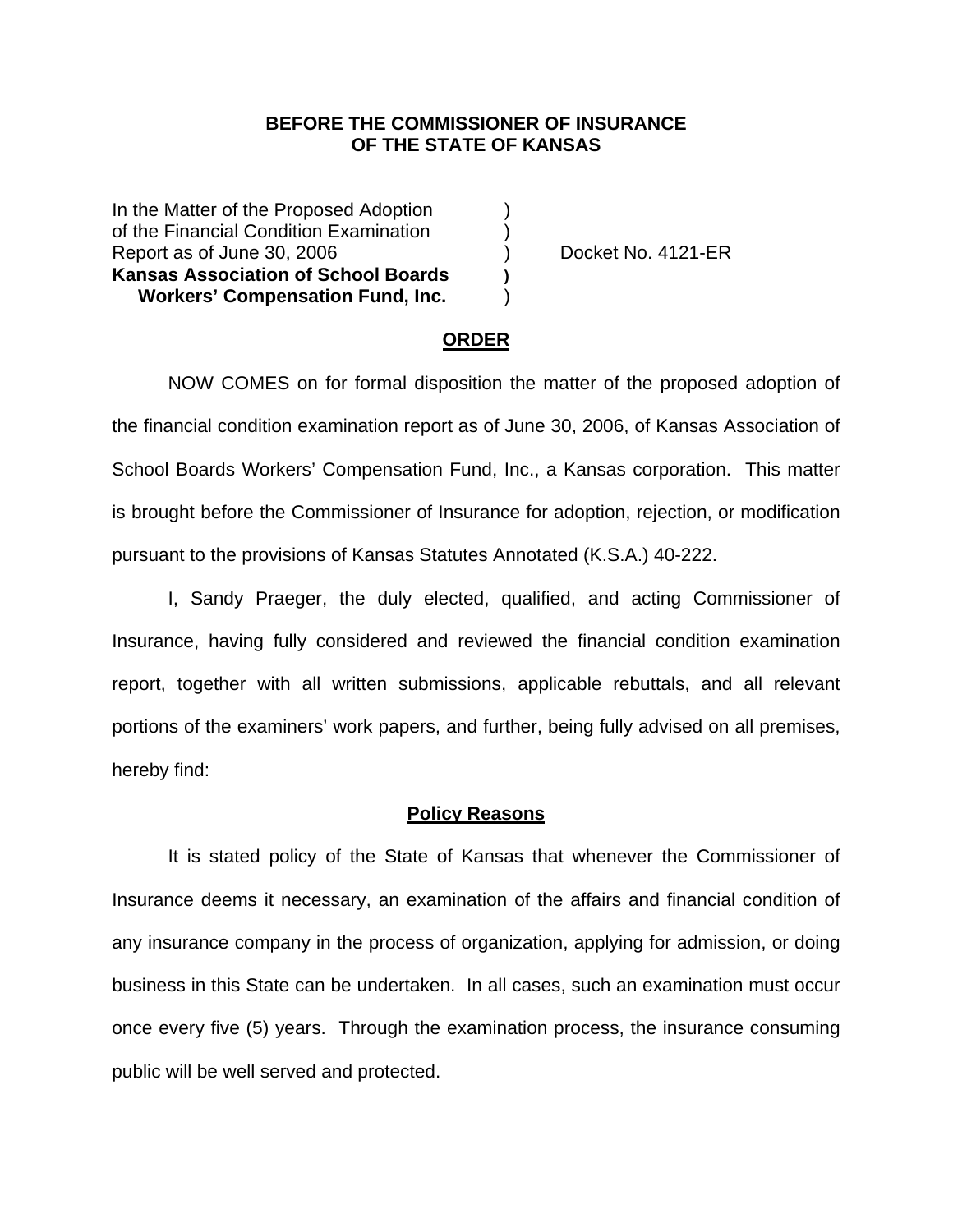#### **Findings of Fact**

 1. The Commissioner of Insurance has jurisdiction over this matter pursuant to K.S.A. 40-222.

 2. An examination of Kansas Association of School Boards Workers' Compensation Fund, Inc. was undertaken by the Kansas Insurance Department and was completed on April 16, 2007.

 3. The examiner-in-charge tendered and filed with the Kansas Insurance Department a verified written report of the examination within thirty (30) days following completion of the examination, to wit; April 19, 2007.

 4. Following receipt of the verified report, the Kansas Insurance Department transmitted the report to Kansas Association of School Boards Workers' Compensation Fund, Inc. on January 11, 2010, with a duly executed notice advising the company of its opportunity to prepare and submit to the Kansas Insurance Department a written submission or rebuttal with respect to any and all matters contained in the report. Kansas Association of School Boards Workers' Compensation Fund, Inc. was further advised that any written submission or rebuttal needed to be filed with the Kansas Insurance Department no later than thirty (30) days after receipt of the verified report.

 5. Kansas Association of School Boards Workers' Compensation Fund, Inc. filed a written rebuttal of the verified report on February 8, 2010.

 6. Following receipt of the rebuttal mentioned in 5. above, the Kansas Insurance Department made certain studied revisions and transmitted a revised report to Kansas Association of School Boards Workers' Compensation Fund, Inc. on March 12, 2010, with a duly executed notice advising the company of its opportunity to prepare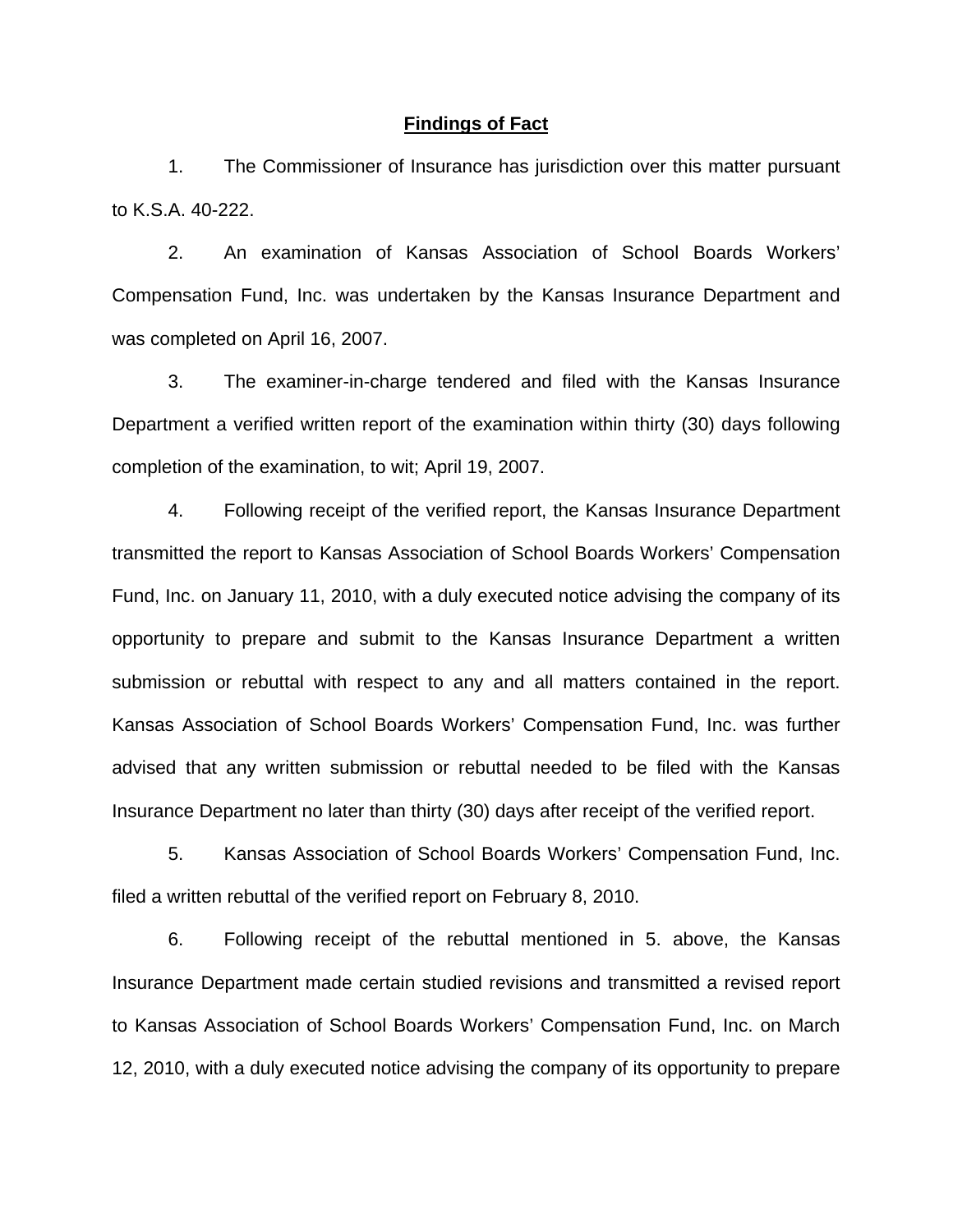and submit to the Kansas Insurance Department a written submission or rebuttal with respect to any and all matters contained in the report. Kansas Association of School Boards Workers' Compensation Fund, Inc. was further advised that any written submission or rebuttal needed to be filed with the Kansas Insurance Department no later than ten (10) days after receipt of the verified report.

 7. Kansas Association of School Boards Workers' Compensation Fund, Inc. filed a second written rebuttal of the verified report on March 25, 2010.

 8. Within thirty (30) days of the end of the time period allowed for written submission or rebuttal, the Commissioner of Insurance fully reviewed the report, together with all written submissions and rebuttals provided by Kansas Association of School Boards Workers' Compensation Fund, Inc. and made further revisions to the report. The Commissioner of Insurance further reviewed all relevant workpapers.

 9. No other written submissions or rebuttals were submitted by Kansas Association of School Boards Workers' Compensation Fund, Inc.

## **Conclusion of Law**

10. K.S.A. 40-222(k)(2) provides:

"Within 30 days of the end of the period allowed for the receipt of written submissions or rebuttals, the commissioner shall fully consider and review the report, together with any written submissions or rebuttals and any relevant portions of the examiners workpapers and enter an order:

- (A) Adopting the examination report as filed or with modification or corrections. If the examination report reveals that the company is operating in violation of any law, regulation or prior order of the commissioner, the commissioner may order the company to take any action the commissioner considers necessary and appropriate to cure such violations; or
- (B) rejecting the examination report with directions to the examiners to reopen the examination for purposes of obtaining additional data,